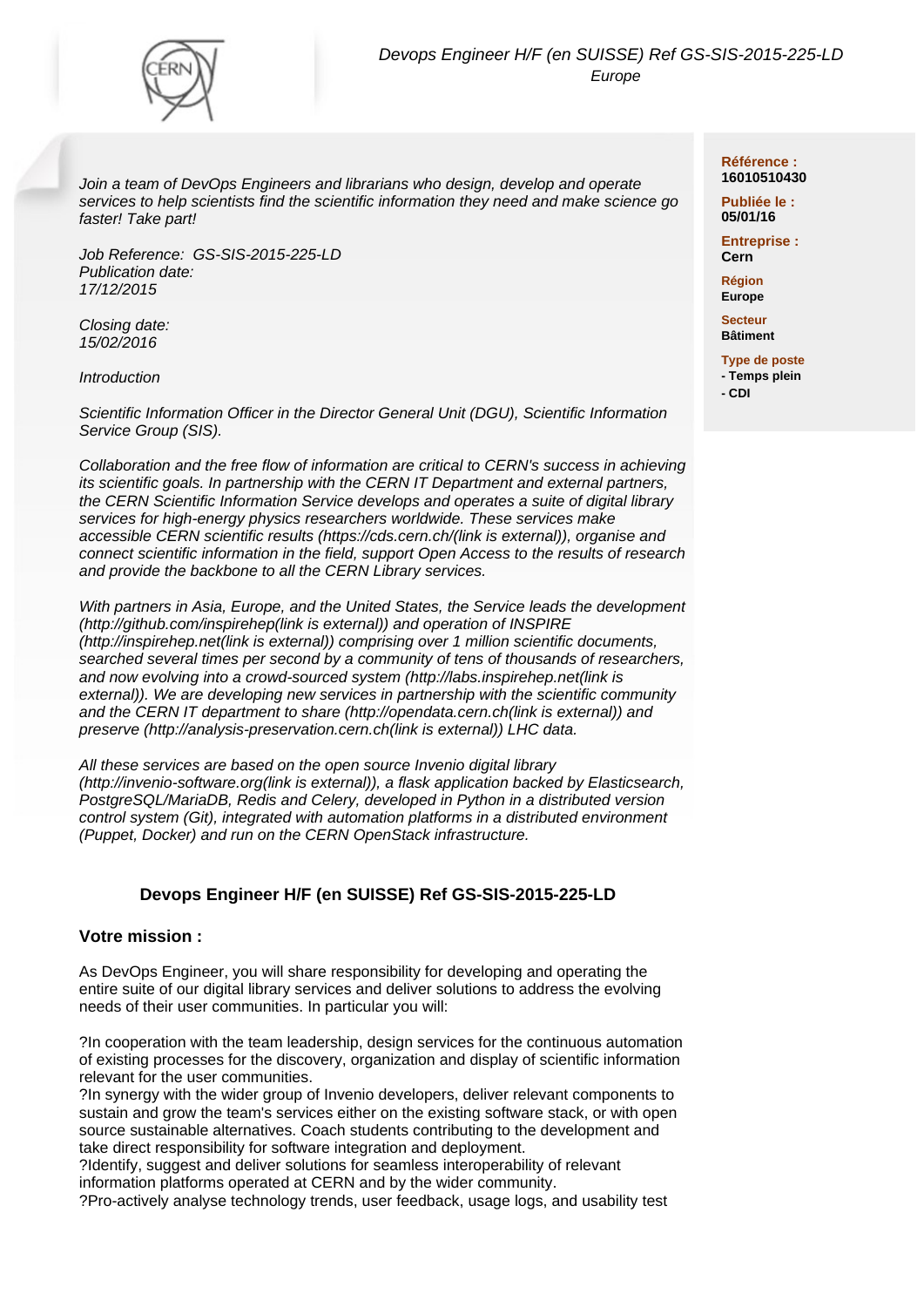results to suggest strategies to enhance user experience and service level.

## **Votre profil :**

Qualification required

Bachelors in the field of computer science or software engineering, or equivalent.

Please note that preference will be given to candidates with the above-mentioned qualifications: In principle consideration will not be given to applications from people with higher qualifications.

Experience and competencies

The experience required for this post is:

?Strong programming skills and proven experience with common web standards and frameworks. Usage of version control systems preferably in open source projects (code review and merging).

?Understanding of systems and IT operations for a scalable web service in a Linux/Unix environment, including familiarity with automation platforms for a distributed environment.

?Experience with agile methodologies such as SCRUM, test-driven development and continuous integration is an asset.

?Familiarity with common formats and protocols used in digital libraries as well as concepts in scholarly communication would be an advantage.

The technical competencies required for this post are:

?Database/Repository design: ORMs (SQLAlchemy), PostgreSQL, MySQL. ?Programming/Software development: Python, JavaScript, HTML5, CSS3. ?IT Operations: Linux, bash, Puppet, Docker.

The behavioural competencies required for this post are:

?Learning and sharing knowledge: sharing knowledge and expertise freely and willingly with others; coaching others to ensure knowledge transfer.

?Working in teams: building and maintaining constructive and effective work relationships.

?Achieving results: delivering high quality work on time and fulfilling expectations; having a structured and organised approach towards work; being able to set priorities and plan tasks with results in mind; driving work / projects along and seeing them through to their conclusion.

?Communicating effectively: expressing opinions, ideas and suggestions with conviction and in a logical/structured manner; keeping to the point; utilising effective negotiation techniques to achieve long-term results acceptable to all parties involved; delivering presentations in a structured and clear way; adjusting style and content to the audience; responding calmly and confidently to questions.

The language competencies required are:

?English or French: spoken and written with the ability to draw up technical texts. ?The ability to understand and speak the other language in professional contexts would be an advantage.

### **Conditions d'emploi :**

### Eligibility conditions

Employing a diverse and international workforce is a CERN core value and central to our success. We welcome applications from all Member States(link is external) irrespective of gender, age, disability, sexual orientation, race, religion or personal situation.

This vacancy will be filled as soon as possible, and applications should normally reach us no